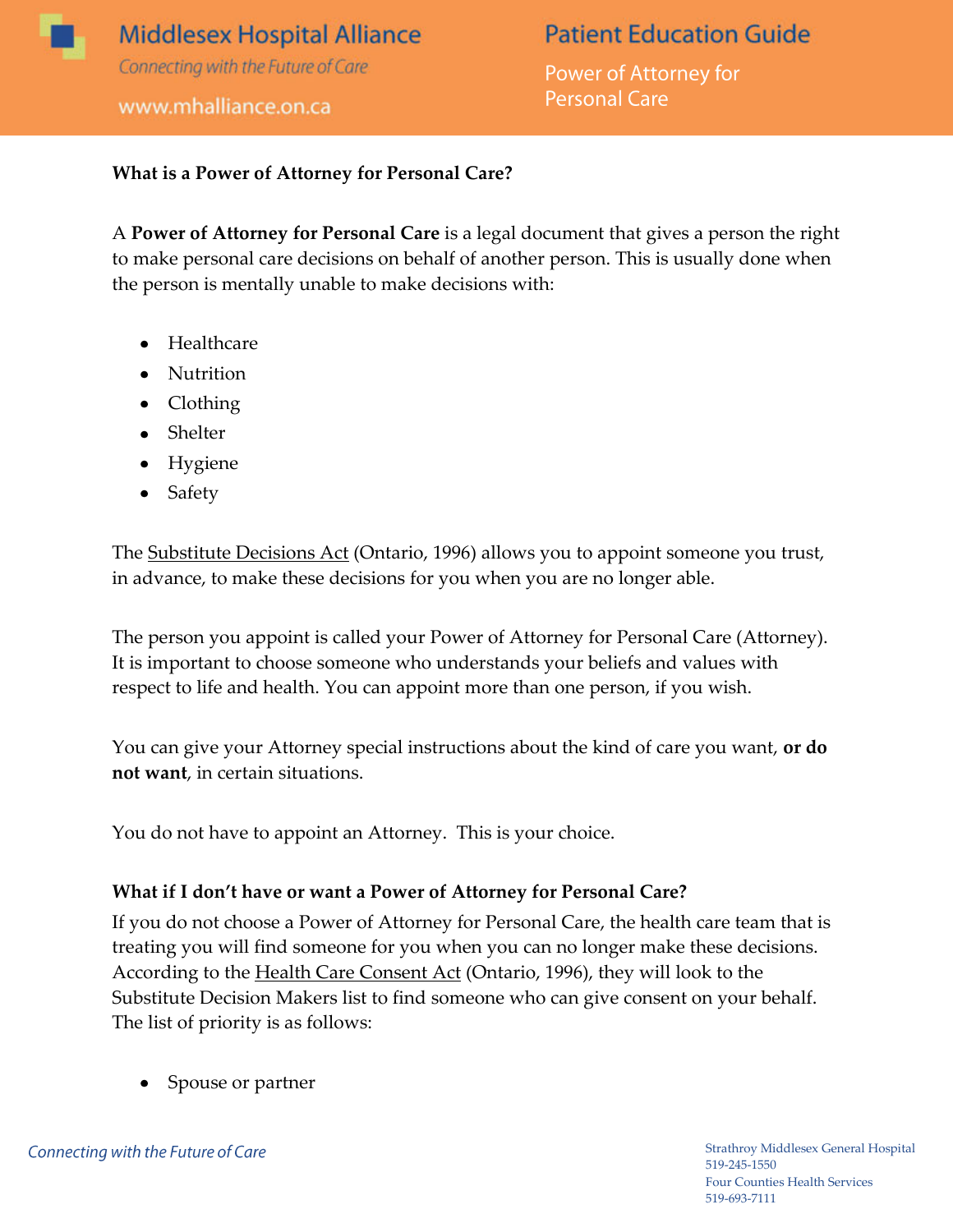

## **Middlesex Hospital Alliance**

Connecting with the Future of Care

#### www.mhalliance.on.ca

# **Patient Education Guide**

Power of Attorney for **Personal Care** 

- Parent or child (child must be 18 years or older)
- Parent having only a right of access
- Brother or sister
- Any other relative

The following people cannot have a Power of Attorney for Personal Care:

- Family doctor (unless they are related to or partnered with the patient)
- Anyone who provides you with residential services for compensation

### **How do I choose a Power of Attorney for Personal Care?**

Choosing someone to be your Power of Attorney for Personal Care is a very serious matter. Your Attorney may need to make important decisions about your well-being and quality of life.

If you choose to appoint a Power of Attorney for Personal Care, it is important that you do so of your own free will and without pressure from anyone else. It is also important that you speak to the person you appoint and discuss your wishes regarding treatment and other health care matters.

You do not need a lawyer in order to make the Power of Attorney for Personal Care legal. However, it is a good idea to talk to one.

Your lawyer can write a Power of Attorney for Personal Care or you can buy forms from a bookstore. You can also find forms on the Internet. The Office of the Public Guardian and Trustee provides Power of Attorney forms. You can request these by calling 416-314-2800 or toll free at 1-800-366-0335.

You can also access them online at: http://www.attorneygeneral.jus.gov.on.ca/ english/family/pgt/poa.pdf

## **When does the Power of Attorney for Personal Care become effective?**

The Power of Attorney for Personal Care only becomes effective when you can no longer direct your care. This is different from the Power of Attorney for Property